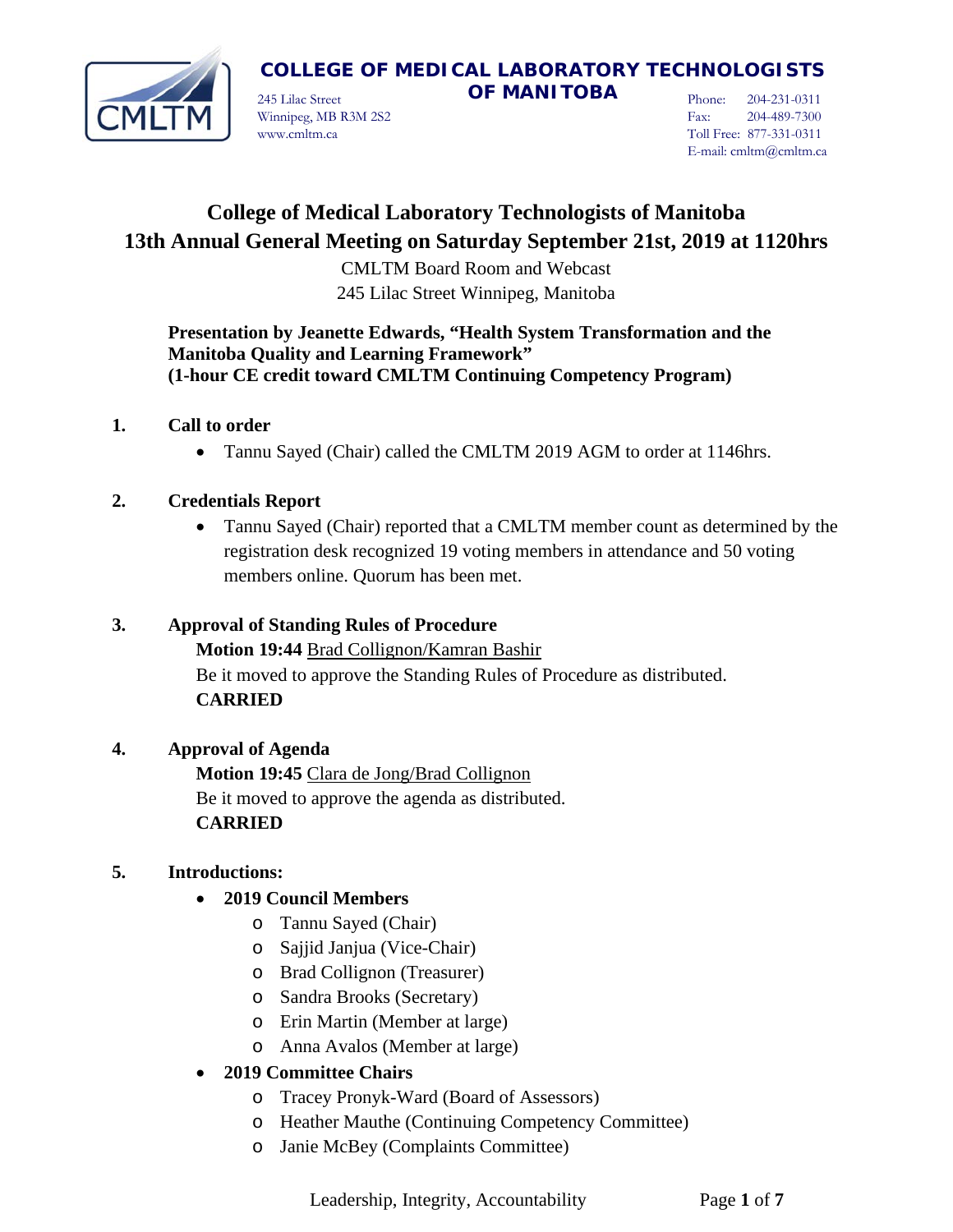

245 Lilac Street **OF MANITOBA** Winnipeg, MB R3M 2S2 www.cmltm.ca

Phone: 204-231-0311 Fax: 204-489-7300 Toll Free: 877-331-0311 E-mail: cmltm@cmltm.ca

- o Inquiry Committee Chair Position is Vacant
- o Brad Collignon (Nominations Committee)

## • **Public Representatives**

- o Cynthia Rempel Patrick
- o Rajinder Pal Bhullar
- o Steven Wu
- **Guests**
	- o Vera Chernecki (Parliamentarian)
	- o Robert Jonuk (Honorary Member)
	- o Luis Martinez (Honorary Member)

## • **Students**

- o None
- **Staff**
	- o Adam Chrobak (Registrar/CEO)
	- o Tricia VanDenakker (Deputy Registrar)
	- o Janelle Baril (Administrative Assistant)

### **6. Introduction of Parliamentarian**

• Vera Chernecki will act as the 2019 AGM Parliamentarian.

### **7. Introduction of Scrutineers**

• Adam Chrobak (Registrar/CEO) will carry out the scrutineer's duties online and Rajinder Pal Bhullar (Public Representative) and Steven Wu (Public Representative) will carry out the scrutineer's duties in person.

### **8. Chair's Address**

• Tannu Sayed (Chair) addressed the membership.

### **9. Registrar's Report**

• Adam Chrobak (Registrar/CEO) addressed the membership.

### **10. 2018 Annual General Meeting Minutes (previously approved by Council)**

• There were no questions from the floor regarding the 2018 AGM minutes.

### **11. 2018 Annual Report (previously approved by Council)**

• There were no questions from the floor regarding the 2018 Annual Report.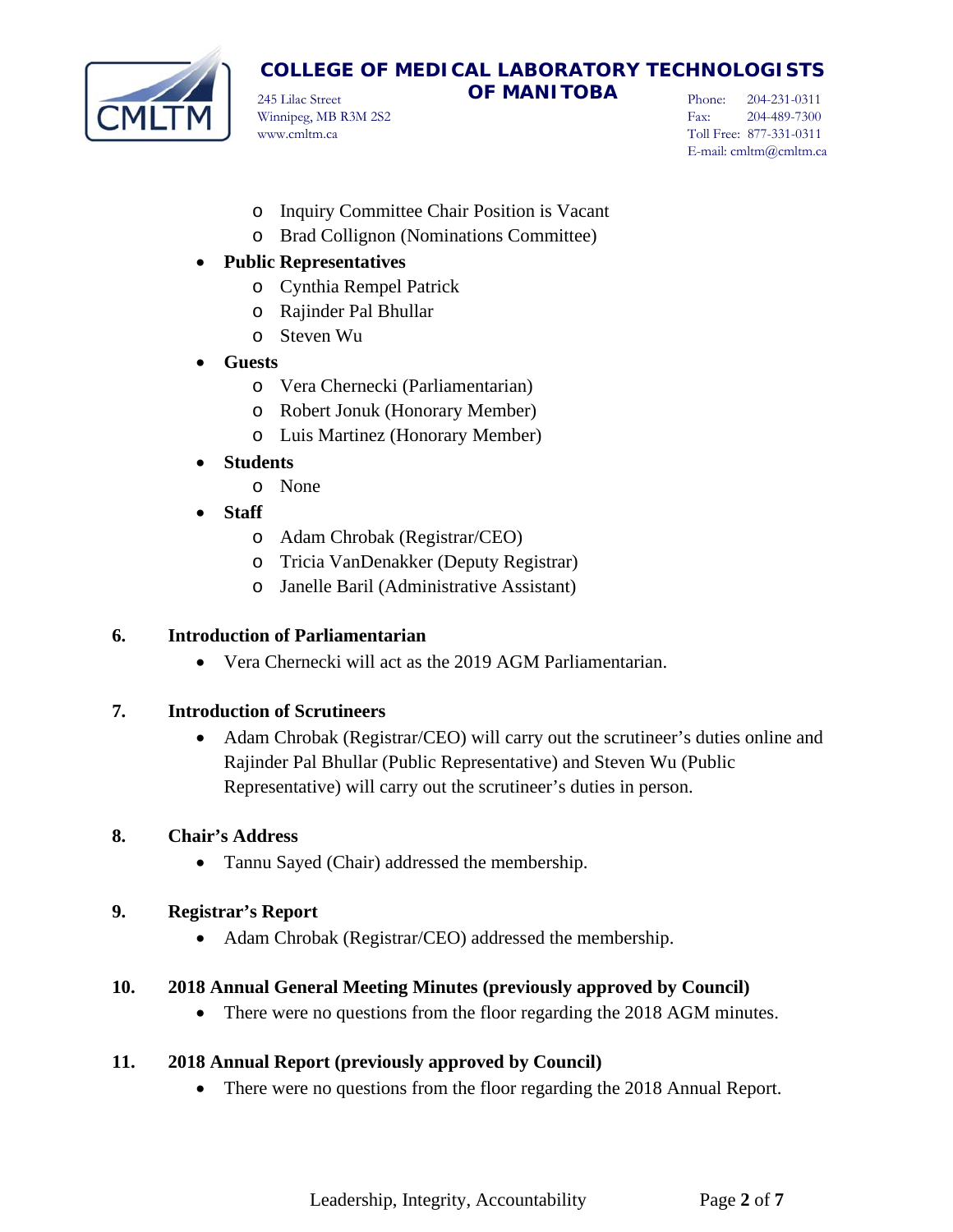

245 Lilac Street **OF MANITOBA** Winnipeg, MB R3M 2S2 www.cmltm.ca

Phone: 204-231-0311 Fax: 204-489-7300 Toll Free: 877-331-0311 E-mail: cmltm@cmltm.ca

- **12. 2018 Audited Financial Statements/Auditor's Report (previously approved by Council)**
	- The 2018 CMLTM Audited Financial Statements were circulated with the Annual General Meeting notice and Agenda.

## **13. Appointment of Auditor**

**Motion 19:46** Wendy Leduc/Brad Collignon Be it moved that MNP LLP be appointed as the auditor for the 2019 CMLTM financial audit.

### **CARRIED**

## **14. Proposed By-Law changes**

### **14.1. By-law amendments**

**Motion 19:47** Heather Mauthe/Sandra Brooks

Be it moved that the proposed by-law changes to create a new Article X, Amendments of By-Laws, by inserting a new clause and renumbering the rest of the articles as circulated and presented.

(Proposed changes are attached to the agenda.)

### **CARRIED**

### **14.2. Voting at Annual and Special meetings**

**Motion 19:48** Brad Collignon/Kamran Bashir

Be it moved to approve the proposed by-law changes to Article III, Voting at Annual/Special Meetings, Clause 3.3, by adding "and voting" after "present" and striking out "who are entitled to vote".

(Proposed changes are attached to the agenda.)

### **CARRIED**

### **14.3. Parliamentary authority**

**Motion 19:49** Heather Mauthe/Sandra Brooks

Be it moved to approve the proposed by-law changes to Article X (which will become Article XI), Parliamentary Authority, and to include the following wording: The rules contained in the current edition of Roberts Rules of Order Newly Revised govern the College in all cases to which they are applicable and in which they are not inconsistent with these by-laws, the Act and any special rules of order the College may adopt.

(Proposed changes are attached to the agenda.) **CARRIED**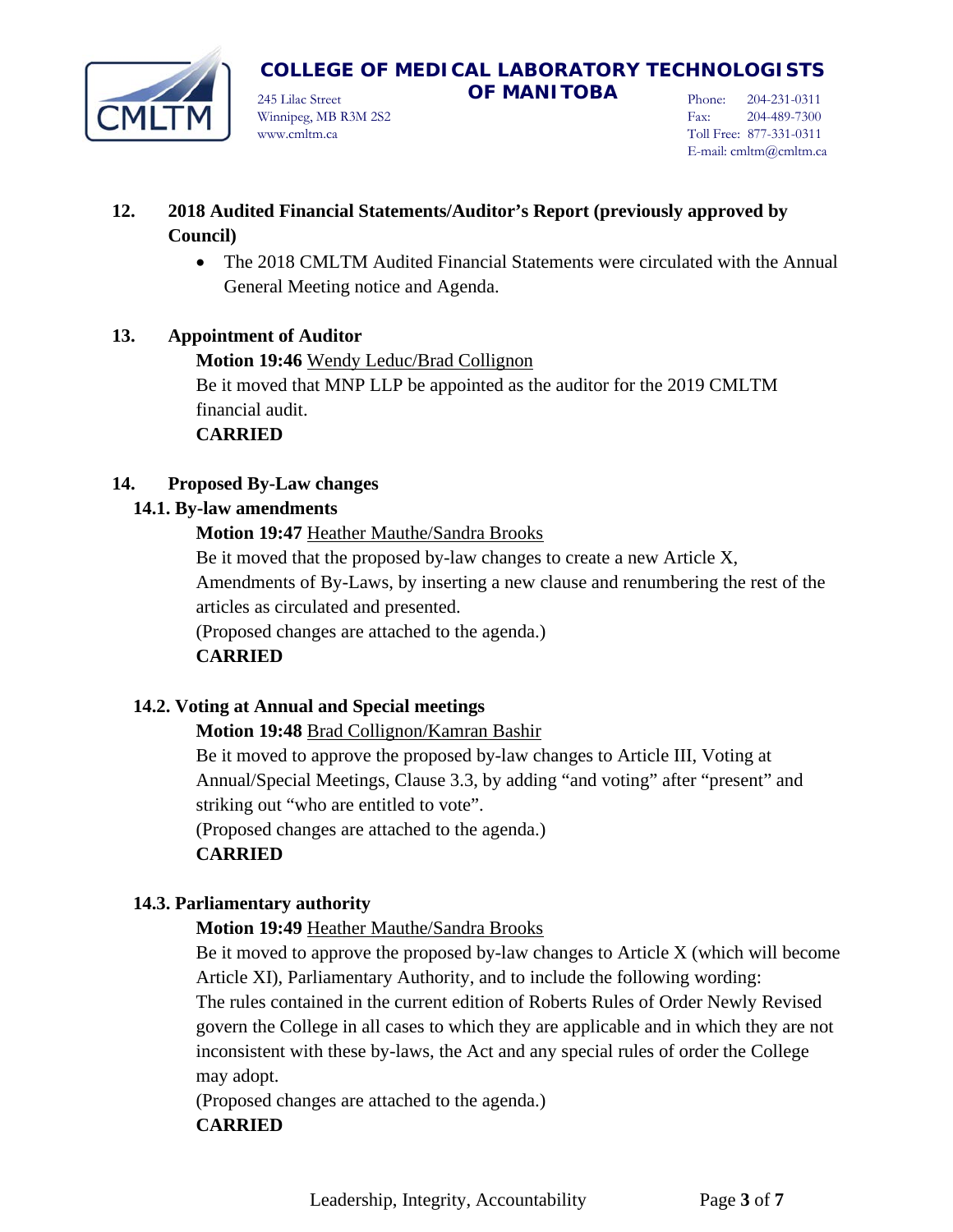

245 Lilac Street **OF MANITOBA** Winnipeg, MB R3M 2S2 www.cmltm.ca

Phone: 204-231-0311 Fax: 204-489-7300 Toll Free: 877-331-0311 E-mail: cmltm@cmltm.ca

### **15. Nomination Committee Report (Election results)**

- Brad Collignon (Treasurer/Nominations Committee Chair), announced that the Council had received no nomination for Division One and one (1) nomination for Division Two. The following are the results of the election.
	- o Division Two Kamran Bashir has been elected by acclamation for a 3 year term.
- Brad Collignon (Treasurer/Nominations Committee Chair) announced that the current Council members have agreed to extend their terms. The following are the results of this decision.
	- o Division One Sajjid Janjua has been appointed for a 3-year term.
	- o Division One Tannu Sayed has been extended for 1 year.
	- o Division Two Sandra Brooks has been extended for 1 year.

### **16. New Business:**

### **At this time items may be brought forth for future consideration by Council.**

• **Janet Fairbairn, Winnipeg** (*question*)

Have we rented out the space yet?

Why can't the upstairs be rented out instead while Adam and Tricia move to using whatever office will be built down stairs?

We're having a lot of difficulty renting the space out. What was wrong with the place in St. Boniface (first CMLTM location, prior to Tuxedo Plaza)?

### o **Adam Chrobak, Registrar/CEO** (*response*)

We are still looking for appropriate renters. CMLTM needs to be sensitive to the organizations we are considering to renting the surplus space. Issues that need to be considered include the security of the private information hosted on site, cannot have public traffic. It would be ideal to have another regulatory body or similar organization that has minimal customer traffic (such as a retailer).

It is possible for the upper offices to be rented, but that will be decided upon renter interest and not before.

The problem with the original location on Provencher Blvd was that there was no meeting space and the rent was very expensive. Council and committee meetings were held at a hotel for an additional cost to the rent. The overall cost was roughly the same as both the Tuxedo Plaza location and our current location.

It is very difficult to market a rental space if it is not developed. Council has given staff instructions not to develop the space until we have a potential renter. Developing the space could cost \$10,000-12,000 if the

Leadership, Integrity, Accountability Page **4** of **7**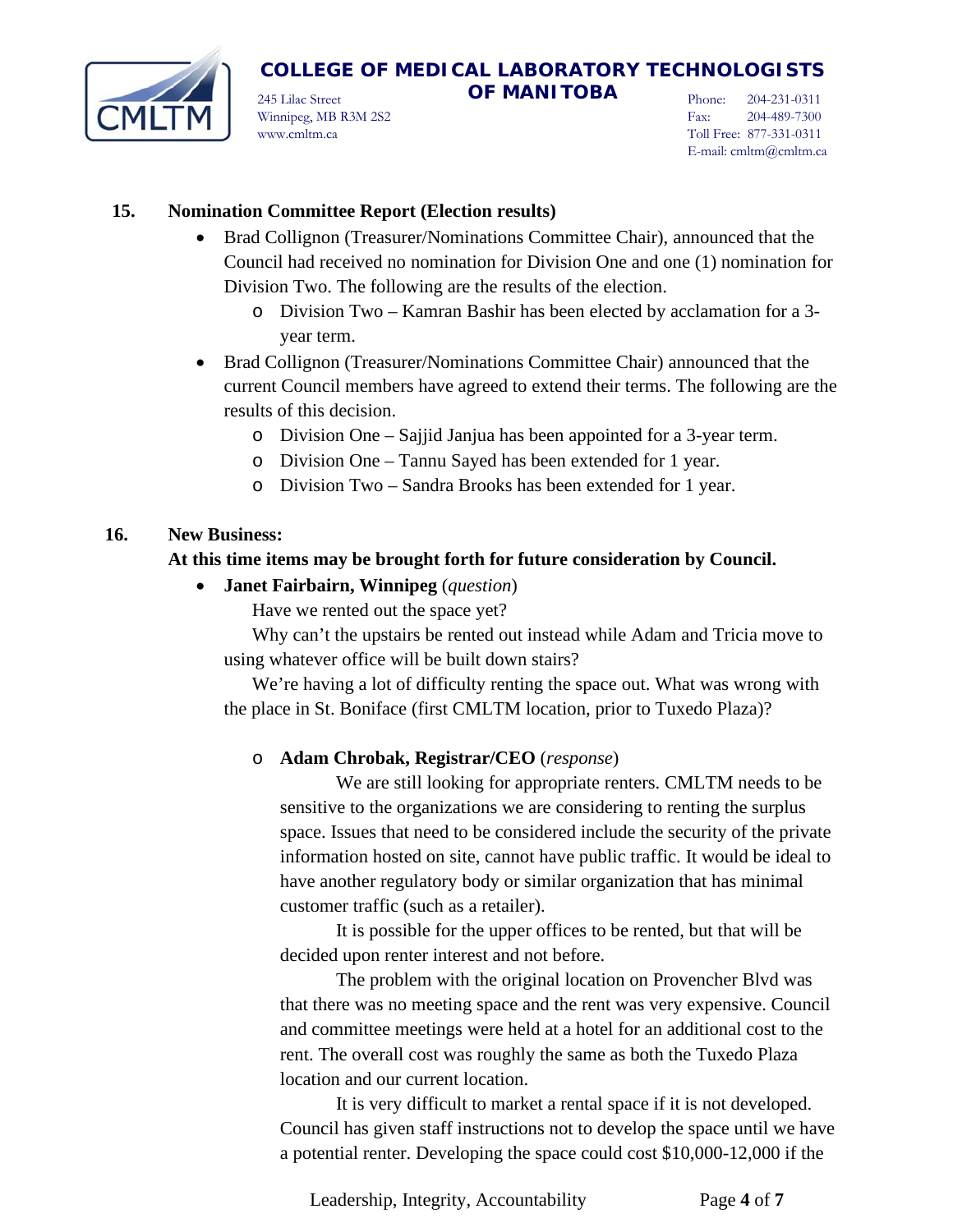

245 Lilac Street **OF MANITOBA** Winnipeg, MB R3M 2S2 www.cmltm.ca

Phone: 204-231-0311 Fax: 204-489-7300 Toll Free: 877-331-0311 E-mail: cmltm@cmltm.ca

Registrar did most of the contractor work himself, whereas hiring contractors to do all the work would be at least \$20,000.

Council is not willing to invest the money into developing the space and with the risk of it being vacant for an extended period.

### o **Tricia VanDenakker, Deputy Registrar** (*response*)

We are doing our due diligence in looking for a renter. Some of the issues we are facing is that in the Corydon area there are a lot of other rental properties available. In our efforts to find a renter, we have also reached out to our realtor to verify if our proposed rent is on par for the area (it is).

### o **Vera Chernecki, Parliamentarian** (*interjection*)

Indicated that one of her other clients is looking for new space, Manitoba Association of Medical Radiation Therapists (MAMRT). The Registrar indicated that CMLTM has already spoken with MAMRT and they have decided the space in the CMLTM office did not meet their needs.

### o **Brad Collignon, Treasurer** (*response*)

The search for a renter is raised at every Council meeting as this is always on our forefront and it is important to get an appropriate renter. Council and Staff are constantly seeking out other regulators to speak with them regarding this matter.

### • **Ramona Kalid, Winnipeg** (*question*)

As registration fees continue being raised, more MLTs are retiring. We're going to continue seeing increases while the number of people paying them decreases. Has Council looked into this issue?

### o **Adam Chrobak, Registrar/CEO** (*response*)

CMLTM regularly reviews and tracks CMLTM registration demographics and statistics monthly as well as year over year. CMLTM has seen drastic decrease in the numbers since the creation of CMLTM in 2007, but that has flattened out over the last few years and has become more stable. The number of registrants retiring annually has almost completely been matched by the number of new graduates and applicants moving to the province.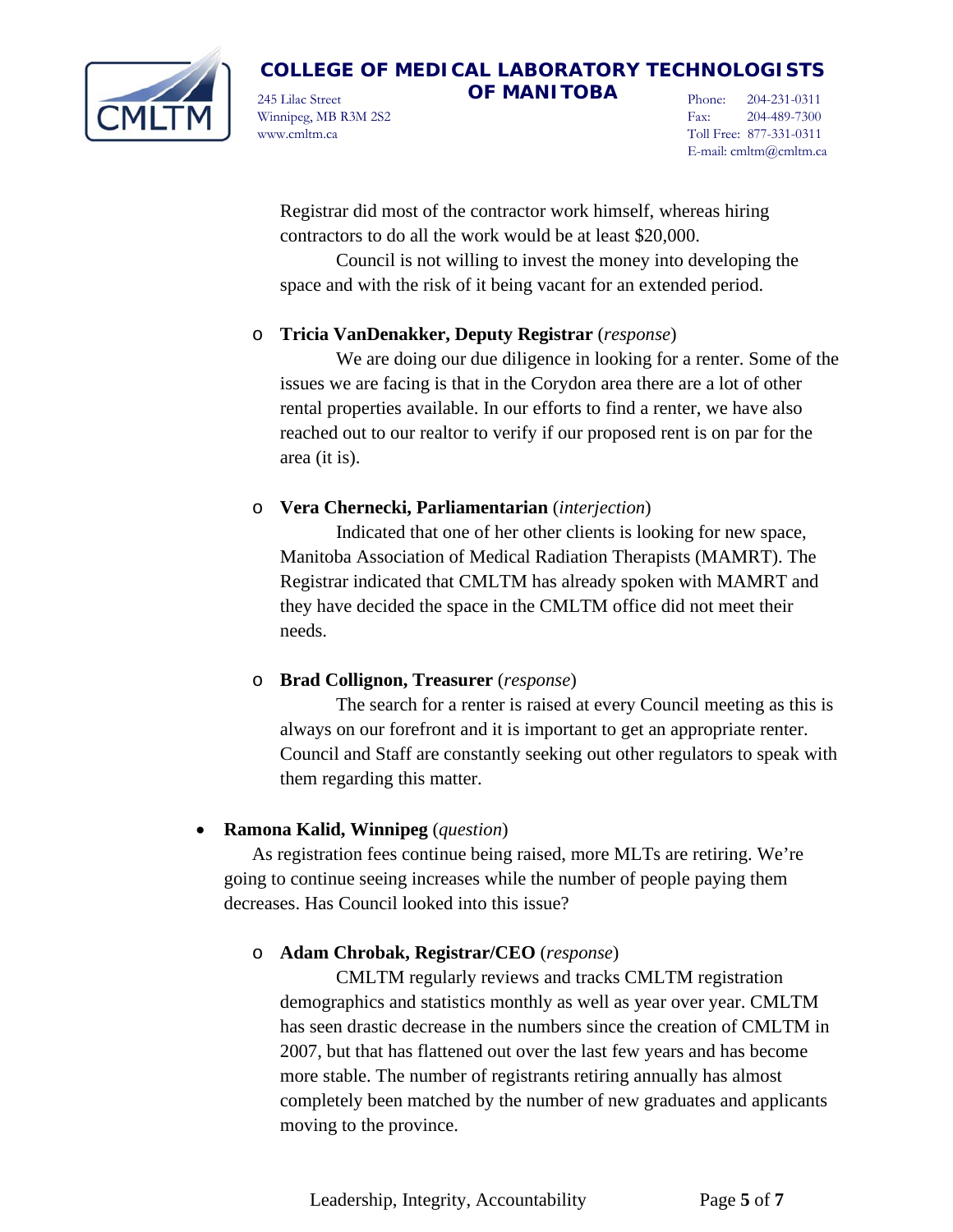

245 Lilac Street **OF MANITOBA** Winnipeg, MB R3M 2S2 www.cmltm.ca

Phone: 204-231-0311 Fax: 204-489-7300 Toll Free: 877-331-0311 E-mail: cmltm@cmltm.ca

The annual number practicing registrants remains constant at between 950 to 1000 registrants per year. CMLTM has little to no control over increasing registration numbers as this depends on the amount of people entering the work force from the Red River College (RRC) program and the number of available MLT positions. CMLTM has been trying to exert influence with RRC and the Government to increase the number of students accepted per year and with helping the students complete the course to enter the workforce.

RRC accepts 40 students per year, but not all of them make it through the program. Around 30-35 of those 40 will actually end up writing the CSMLS exam. The exam statistics for RRC graduates have improved over the last couple of years. In the past, the exam pass rate for RRC graduates was approximately 85-87% and now it's closer to 90-95%. The trends are increasing and this looks good for the future of the MLT profession.

### • **Megan MacDonald, Winnipeg** (*question*)

Is there a deadline date for renters before Council decides to reassess the plan for renting the space?

#### o **Brad Collignon, Treasurer** (*response)*

The Council does not have a hard deadline for renting the space. It should be noted that if we look at our operating costs, it's going to be the same no matter where CMLTM is located. However, since owning the building, we have realized a 12-14% increase in the building's value. In addition, our mortgage will be paid off within 9 years.

Purchasing our own building was a more viable option than our last location (Tuxedo Plaza) as the rental fees there were increasing and the location was simply not meeting our needs.

#### o **Adam Chrobak, Registrar/CEO** (*response*)

Purchasing the building is considered a *long-term sustainability plan*. This is because when the mortgage is paid off in 9 years, the 40,000 yearly mortgage costs will go back into operating costs as our occupancy cost drastically decreases.

#### • **Jennifer Gardiner, Carman** (*question*)